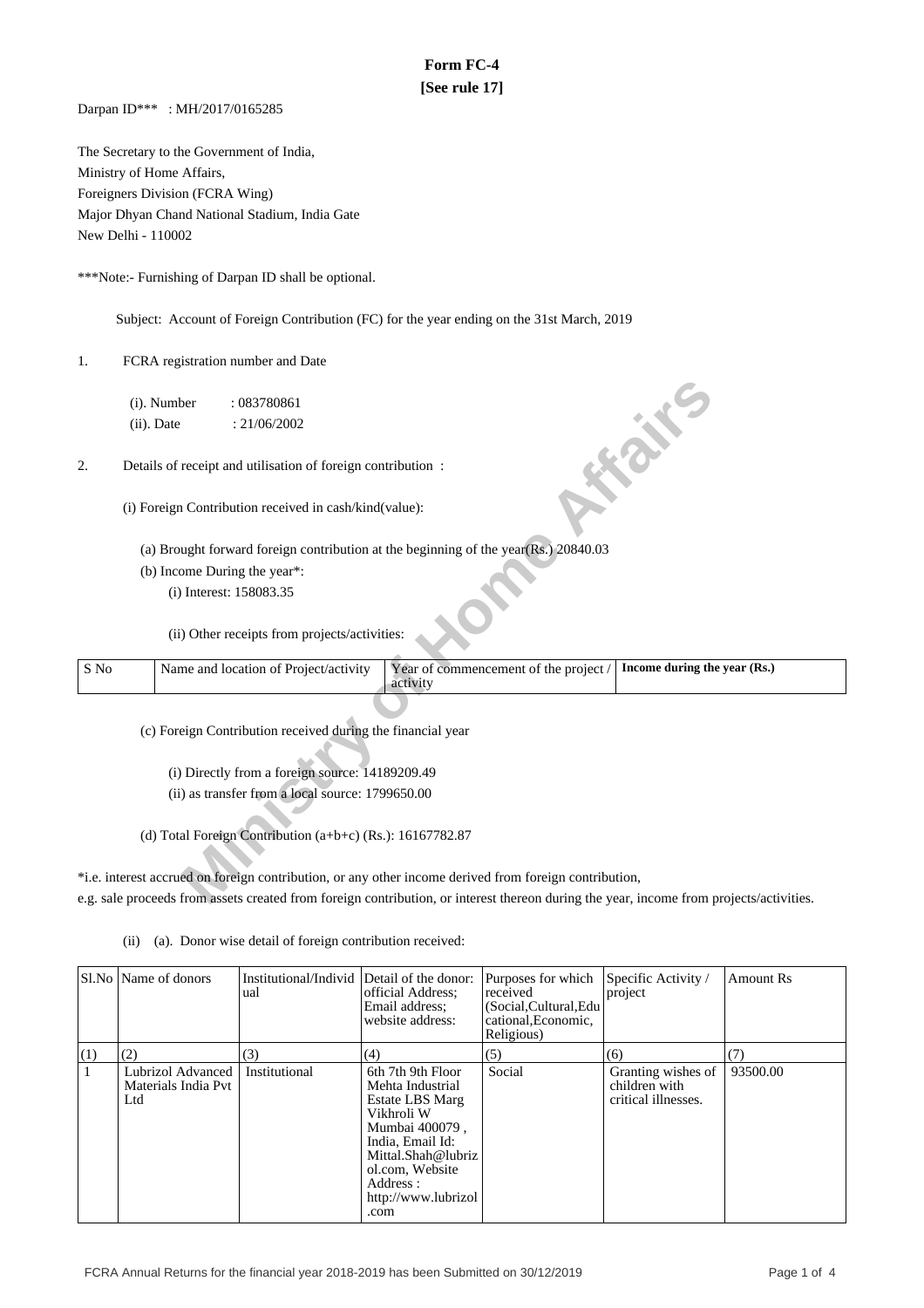|                             | Sl.No Name of donors                                   | Institutional/Individ<br>ual | Detail of the donor:<br>official Address;<br>Email address;<br>website address:                                                                                                                                            | Purposes for which<br>received<br>(Social, Cultural, Edu<br>cational, Economic,<br>Religious) | Specific Activity /<br>project                                       | Amount Rs   |
|-----------------------------|--------------------------------------------------------|------------------------------|----------------------------------------------------------------------------------------------------------------------------------------------------------------------------------------------------------------------------|-----------------------------------------------------------------------------------------------|----------------------------------------------------------------------|-------------|
| $\overline{c}$              | United Way of<br>Mumbai                                | Institutional                | 309, Nirman<br>Kendra, Famous<br>Studio Lane, Dr E<br>moses Road,<br>Mahalaxmi Estate,<br>Mumbai 400011,<br>India, Email Id:<br>scmm@unitedway<br>mumbai.org,<br>Website Address :<br>http://www.united<br>waymumbai.org   | Social                                                                                        | Granting wishes of<br>children with<br>critical illnesses.           | 1706150.00  |
| $\ensuremath{\mathfrak{Z}}$ | Make A Wish<br>International                           | Institutional                | 4742 North, 24th<br>Street, Suite 400,<br>Phoenix AZ 85016<br>, United States of<br>America, Email Id:<br>, Website Address:                                                                                               | Social                                                                                        | Granting wishes of<br>children with<br>critical illnesses.           | 13617611.33 |
| $\overline{4}$              | <b>UK ONLINE</b><br><b>GIVING</b><br><b>FOUNDATION</b> | Institutional                | 1110 1ST STR<br><b>EET SW</b><br><b>CALGARY</b><br>ALBER, CA<br>0000000 0000 CA<br>Canada, Canada,<br>Email Id:, Website<br>Address:                                                                                       | Social                                                                                        | Granting wishes of<br>children with<br>critical illnesses            | 30621.74    |
| 5                           | Yourcause                                              | Institutional                | YOURCAUSE,<br>LLC 6111 W<br>PLANO PKWY<br>STE 1000 PLANO,<br>TX 75093-0014,<br>United States of<br>America, Email Id:<br>, Website Address:<br>https://solutions.yo<br>urcause.com/contac<br>$t$ -us/                      | Social                                                                                        | Granting wishes for<br>children with<br>critical illnesses           | 25746.75    |
| 6                           | <b>KETTO ONLINE</b><br>VENUTRES INC.                   | Institutional                | <b>Ketto Online</b><br>Venutre 19 WEST<br>34TH ST., STE.<br>1018, NEW<br>YORK, NY 10001<br>United States of<br>America, Email Id:<br>varun@ketto.org,<br>Website Address:<br>https://www.ketto.o<br>$\mathbf{r}\mathbf{g}$ | Social                                                                                        | Granting wishes for<br>children with<br>critical illnesses           | 59304.72    |
| $\overline{7}$              | CAF America                                            | Institutional                | King Street Station,<br>1800, Diagonal<br>Road, Suite 150,<br>Alexandria, VA<br>22314-2840,<br>United States of<br>America, Email Id:<br>info@cafamerica.or<br>g, Website Address<br>http://www.cafame<br>rica.org         | Social                                                                                        | Granting wishes for 455924.95<br>children with<br>critical illnesses |             |

### (b) Cumulative purpose-wise amount of all foreign contribution donation received :

| Sl.No | Purpose               | Amount                               |
|-------|-----------------------|--------------------------------------|
|       | $\sim$<br>.<br>Social | ാറാ<br>.00<br>.9.40<br>:10<br>$\sim$ |

## 3. Details of Utilization of foreign contribution:

(a) Details of activities/projects for which foreign contribution has been received and utilised (in rupees)

| 'Sl. No. | Name of                                     | <b>Address/L</b> Previous Balance | Receipt during the year Utilised | Balance |
|----------|---------------------------------------------|-----------------------------------|----------------------------------|---------|
|          | project/acti   ocation<br>V <sub>1</sub> tv |                                   |                                  |         |
|          |                                             |                                   |                                  |         |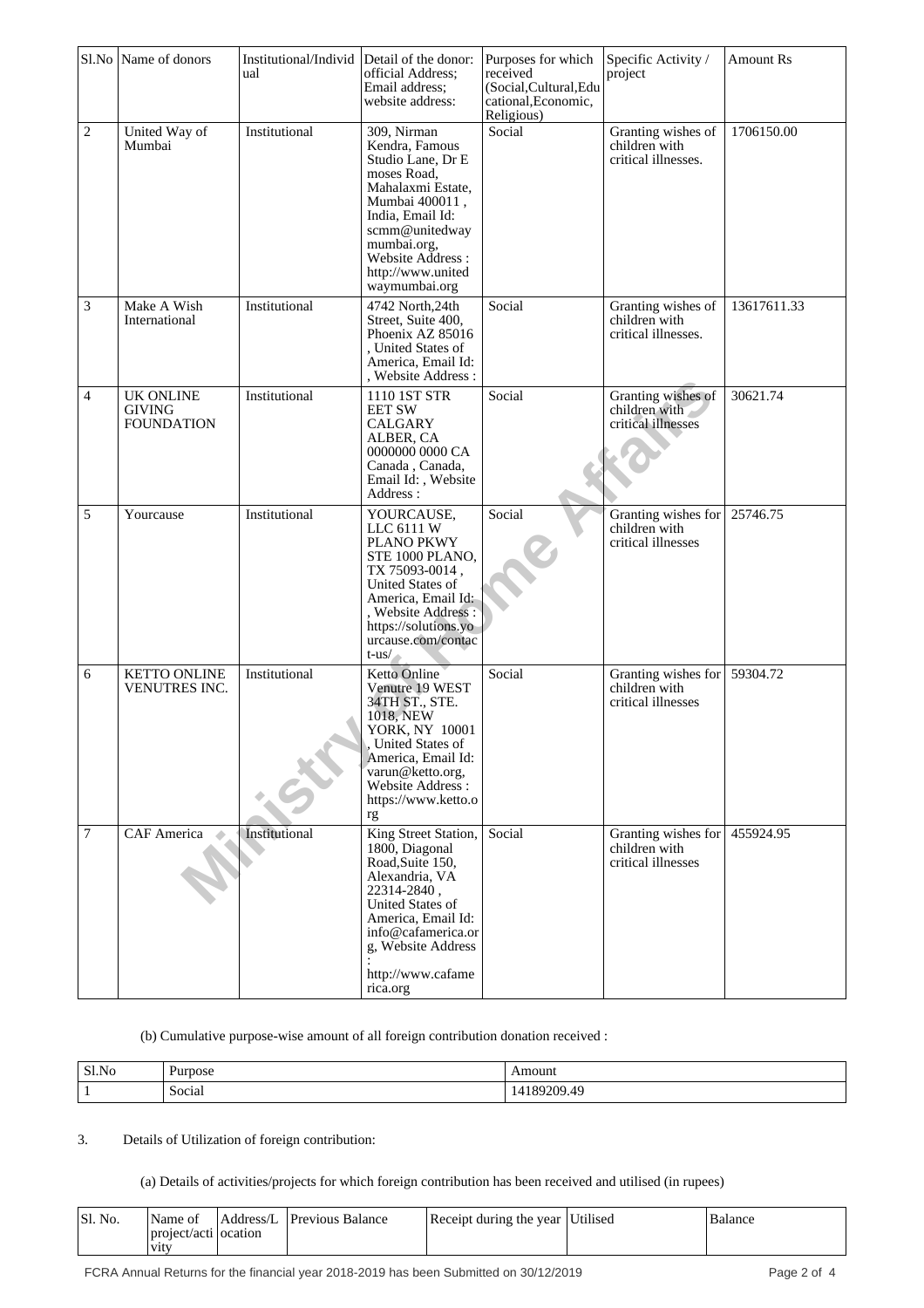|   |                          | In cash | T<br>Kina<br>' In | ∘cash<br>-In | $\mathbf{r}$<br>Kind<br>۱n | ≀ cash<br>١n     | T<br>Kind<br>∪⊔ | ' cash<br>-In | $T_{\mathcal{F}}$<br>Kind<br>\ln |
|---|--------------------------|---------|-------------------|--------------|----------------------------|------------------|-----------------|---------------|----------------------------------|
| ∼ | $\overline{\phantom{a}}$ |         |                   | O.           |                            | $\sqrt{C}$<br>ιc | $\Omega$        | (10)          | .                                |

(b) Details of utilisation of foreign contribution:

- (i) Total Utilisation\*\* for projects as per aims and objectives of the association (Rs.):13060056.00
- (ii) Total administrative expenses as provided in rule 5 of the Foreign Contribution
	- (Regulation) Rules, 2011 (Rs.) :1160343.00

\*\* It is affirmed that the utilisation of foreign contribution is not in contravention of the provisions contained in the Foreign Contribution(Regulation) Act, 2010 (42 of 2010) and more particularly in section 9 and section 12 of the Act which, inter-alia, states that the acceptance of foreign contribution is not likely to affect prejudicially

- (A) the soverignty and integrity of india; or.
- (B) the security, strategic, scientific or echnomic interest of the state; or
- (C) the public interest; or
- (D) freedom or fairness of election to any legistature; or
- (E) friendly relations with any foreign state; or
- (F) harmony between religious, racial, social, lingusitic or relgional groups, castes or communities.

| N <sub>0</sub><br>Ы | name<br>Association<br>Activity<br>ΟĪ<br>in the<br>___ | Details |  | Purpose | 1n<br>Ks.<br>ota. |
|---------------------|--------------------------------------------------------|---------|--|---------|-------------------|
|                     |                                                        |         |  |         |                   |

#### (d) FC transferred to other associations

| Sl. No. | Name<br>association<br>the<br>ot. | Date        | ırpose | Amount                                   |
|---------|-----------------------------------|-------------|--------|------------------------------------------|
| . .     | $\overline{\phantom{a}}$<br>╰     | $\sim$<br>ຼ | (△     | $\overline{\phantom{a}}$<br>. . <i>.</i> |

## (e) Total utilisation In the year (Rs.)(b+c+d) 14220399.00

## 4. Details Of unutilised foreign contribution:

|                  | $(v)$ and public interest, or                                                                                                                                |         |               |         |                |  |  |  |  |  |
|------------------|--------------------------------------------------------------------------------------------------------------------------------------------------------------|---------|---------------|---------|----------------|--|--|--|--|--|
|                  | (D) freedom or fairness of election to any legistature; or                                                                                                   |         |               |         |                |  |  |  |  |  |
|                  | (E) friendly relations with any foreign state; or                                                                                                            |         |               |         |                |  |  |  |  |  |
|                  | (F) harmony between religious, racial, social, lingusitic or relgional groups, castes or communities.                                                        |         |               |         |                |  |  |  |  |  |
|                  |                                                                                                                                                              |         |               |         |                |  |  |  |  |  |
|                  | (c) Total purchase of fresh assets (Rs.)                                                                                                                     |         |               |         |                |  |  |  |  |  |
| Sl. No.          | Activity in the name of Association                                                                                                                          | Details |               | Purpose | Total (in Rs.) |  |  |  |  |  |
|                  | (d) FC transferred to other associations                                                                                                                     |         |               |         |                |  |  |  |  |  |
| Sl. No.          | Name of the association                                                                                                                                      | Date    |               | Purpose | Amount         |  |  |  |  |  |
| (1)              | (2)                                                                                                                                                          | (3)     |               | (4)     | (5)            |  |  |  |  |  |
| $\overline{4}$ . | (e) Total utilisation In the year $(Rs.)(b+c+d)$ 14220399.00<br>Details Of unutilised foreign contribution:<br>(i) Total FC invested in term Deposits (Rs.): |         |               |         |                |  |  |  |  |  |
| Sl. No.          | Details                                                                                                                                                      |         | Total(in Rs.) |         |                |  |  |  |  |  |
| (i)              | Opening Balance of FD                                                                                                                                        |         | 0.00          |         |                |  |  |  |  |  |
| (ii)             | FD made during the year                                                                                                                                      |         | 14700000.00   |         |                |  |  |  |  |  |
| (iii)            | Less: realisation of previous FD                                                                                                                             |         | 13300000.00   |         |                |  |  |  |  |  |
|                  | Closing balance of FD                                                                                                                                        |         | 1400000.00    |         |                |  |  |  |  |  |

(ii) Balance of unutilised foreign contribution, in cash/bank, at the end of the year(Rs):

- (a) Cash in hand: 0.00
- (b) in FC designated bank account: 547383.87
- (c) in utilisation bank account(s): 0.00
- 5. Details of foreigners as Key functionary/working/associated: 0.00
- 6. Details of Land and Building remained unutilised for more than two year:

| ' Sl. No. | Location of Land and<br>Building | Year of acquisition | Purpose of acquisition | Reason of unutilisation |
|-----------|----------------------------------|---------------------|------------------------|-------------------------|
|           | ے ا                              | $\sqrt{2}$          | (4                     |                         |

(7) (a) Details of designated FC bank account for receipt of Foreign Contribution (As on 31st March of the year ending):